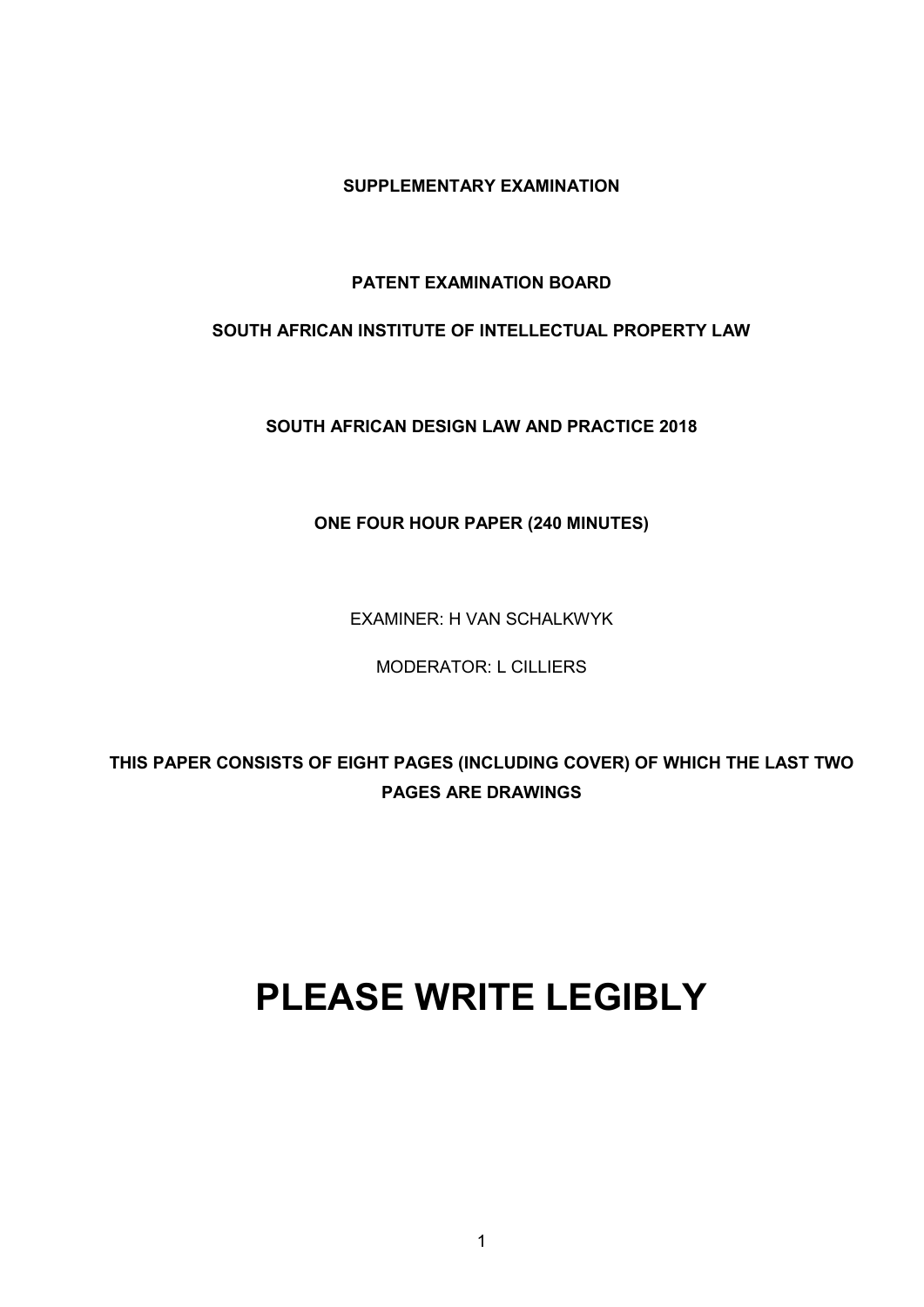#### **1. REGISTRATION**

- 1.1. On new client duty you receive a call from a client who advises you that she has designed a new bottle. The shape of the bottle and a logo applied to the bottle are new. She informs you that she has read about the different forms of intellectual property on your firm's website but she is still unsure how best to protect her bottle and logo designs.
	- 1.1.1. Advise your client on the difference between the available forms of protection, as well as the advantages and disadvantages of each. (6)
	- 1.1.2. Provide your views on the validity of a class 32 design registration for the logo. (4)
	- 1.1.3. Your client is adamant that she will rely on copyright law when required to take action against a potential infringer who makes replicas of her bottle. Advise your client on whether or not this would be an effective strategy. (5)

**(15)**

1.2. One of your clients owns a washing machine repair company. He has designed a new seal for washing machines that has improved performance compared to seals currently available on the market. Your client explains to you that, if he could secure design rights for his new seal, he stands to make a fortune seeing that washing machine seals require frequent replacement due to operational wear. Advise your client on whether or not he will be able to secure design rights for his product.

**(5)**

- 1.3. A prospective client wants to know if she can file registered design applications for the various articles listed below. Give your reasoned opinion, supported by case law where relevant.
	- 1.3.1. The shape of a watch-shaped sweet, which shape has been based on an existing, conventional watch, although it is not a replica. (5)

2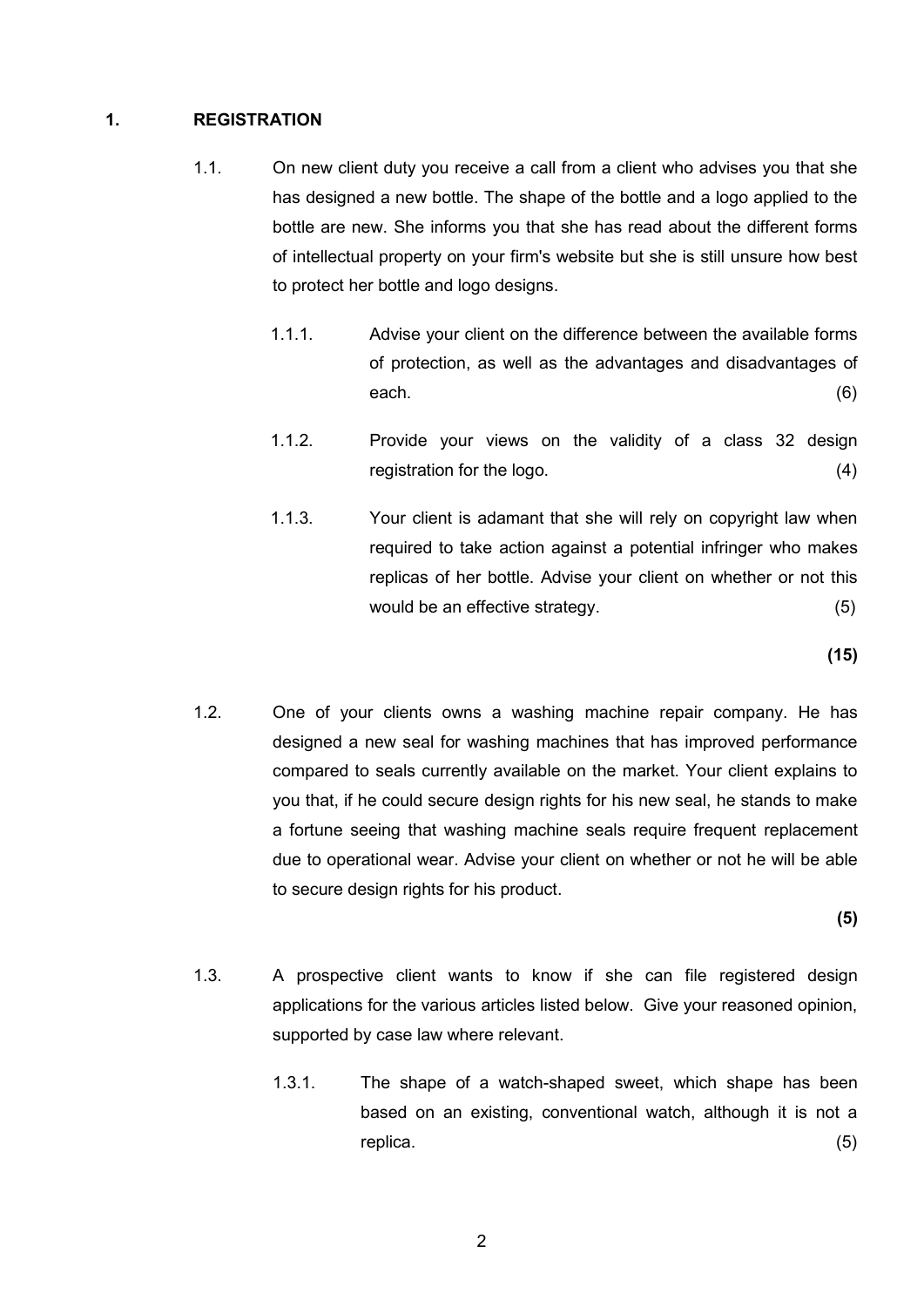- 1.3.2. A new hand-made basket. Even though every single basket is individually hand crafted and decorated, when seen for the first time and placed next to each other they appear to have been mechanically mass-produced. (3)
- 1.3.3. A design application for a toy car. The toy car is a replica of an actual car which is already known in the market, and for which a design application has been filed. (4)
- 1.3.4. Glassware, including wine glasses, beer glasses and tumblers, which all have the same decorative pattern applied to them. (3)

**(15)**

- 1.4. You receive a call from one of your clients who is concerned about the validity of his registered design. He filed a design application on 15 September 2015, and the design has recently proceeded to registration. The application specified a release date of 15 April 2015. However, it has now transpired that one of his competitors filed a patent application for a device similar in appearance to the article depicted in your client's design registration. The patent application was filed on 15 July 2015, and was not open to public inspection when your client filed his design application.
	- 1.4.1. Advise your client as to the validity of his registered design.
	- 1.4.2. Would your advice have been any different if your client's design did not have a release date?

**(5)**

1.5. Provide the definition of state of the art in accordance with the Designs Act.

**(5)**

1.6. You receive a call from one of your foreign clients who is busy updating their records to include the duration and renewal dates for their South African registered design. Advise your client on the duration of a South African registered design as well as on the payment of renewal fees.

**(5)**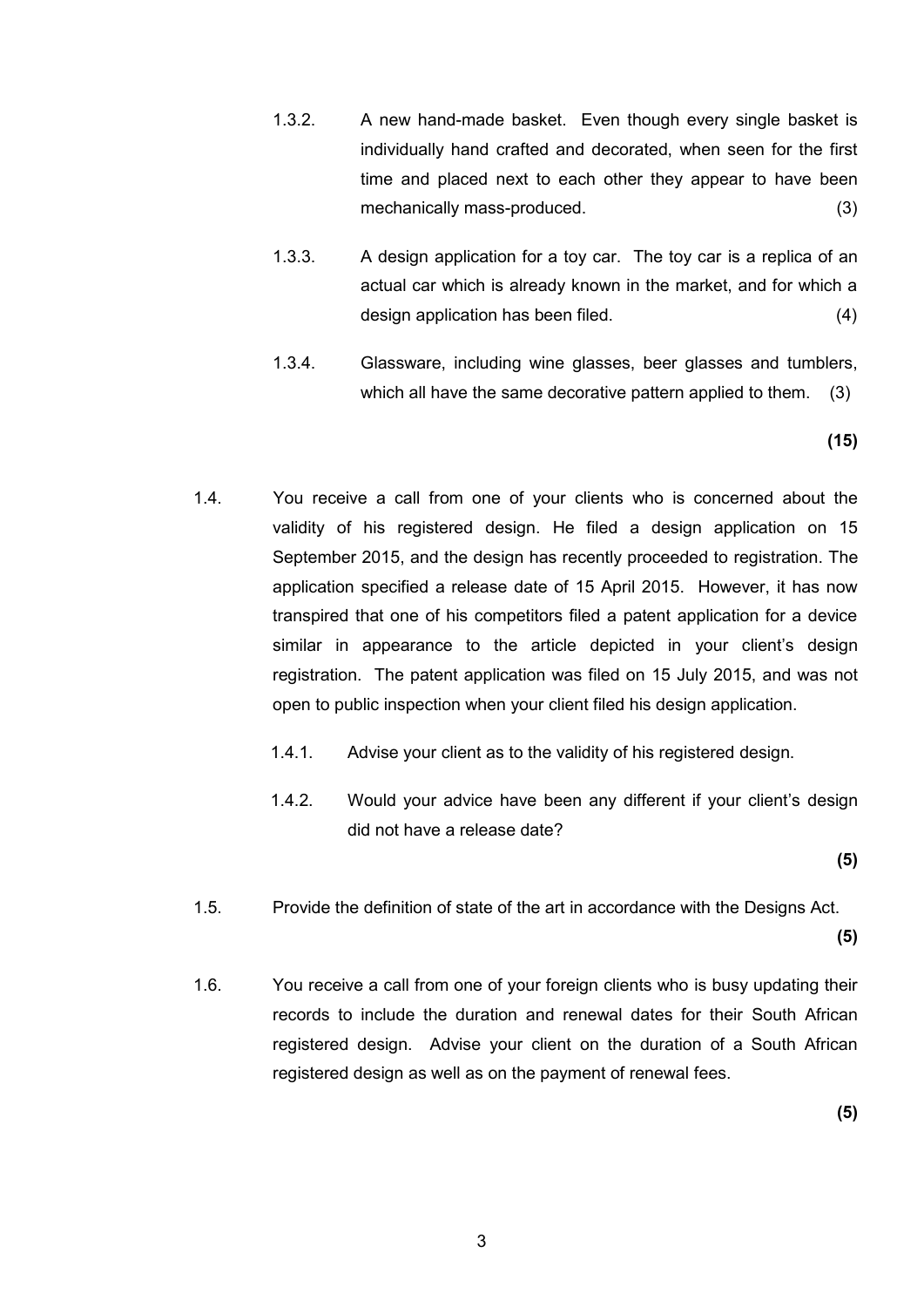1.7. One of your clients has read an article on traditional designs and believes that she has a protectable design. Provide the definitions of an indigenous design and a derivative indigenous design.

**(5)**

1.8. A jewellery designer has asked you for advice on a new necklace that she would like to register. The necklace is made up of individual links which each has a unique shape. The designer would like to protect the appearance of the necklace irrespective of the order in which the individual links are connected to one another. Advise the designer on the registrability of the necklace.

**(5)**

1.9. Your client recently learned that despite entering into a non-disclosure agreement with an industrial designer, the designer published your client's design on his website without authorisation to do so. Your client is upset seeing that the publication on the website happened about 7 months ago and according to his understanding a release date can no longer be claimed. Advise your client.

**(5)**

 **[65]**

### **2. ENFORCEMENT / AMENDMENT / RESTORATION**

2.1. Your client is the joint proprietor of a registered design. He wants to enforce the registered design against a third party, but his relationship with his joint proprietor has soured. The renewal fees are due for payment and he needs to amend the design prior to enforcing the same. It does not seem as if the dispute between the joint proprietors will be resolved on an amicable basis. Advise your client.

**(5)**

2.2. List the grounds on which one may apply for a compulsory licence in case of an abuse of rights.

**(5)**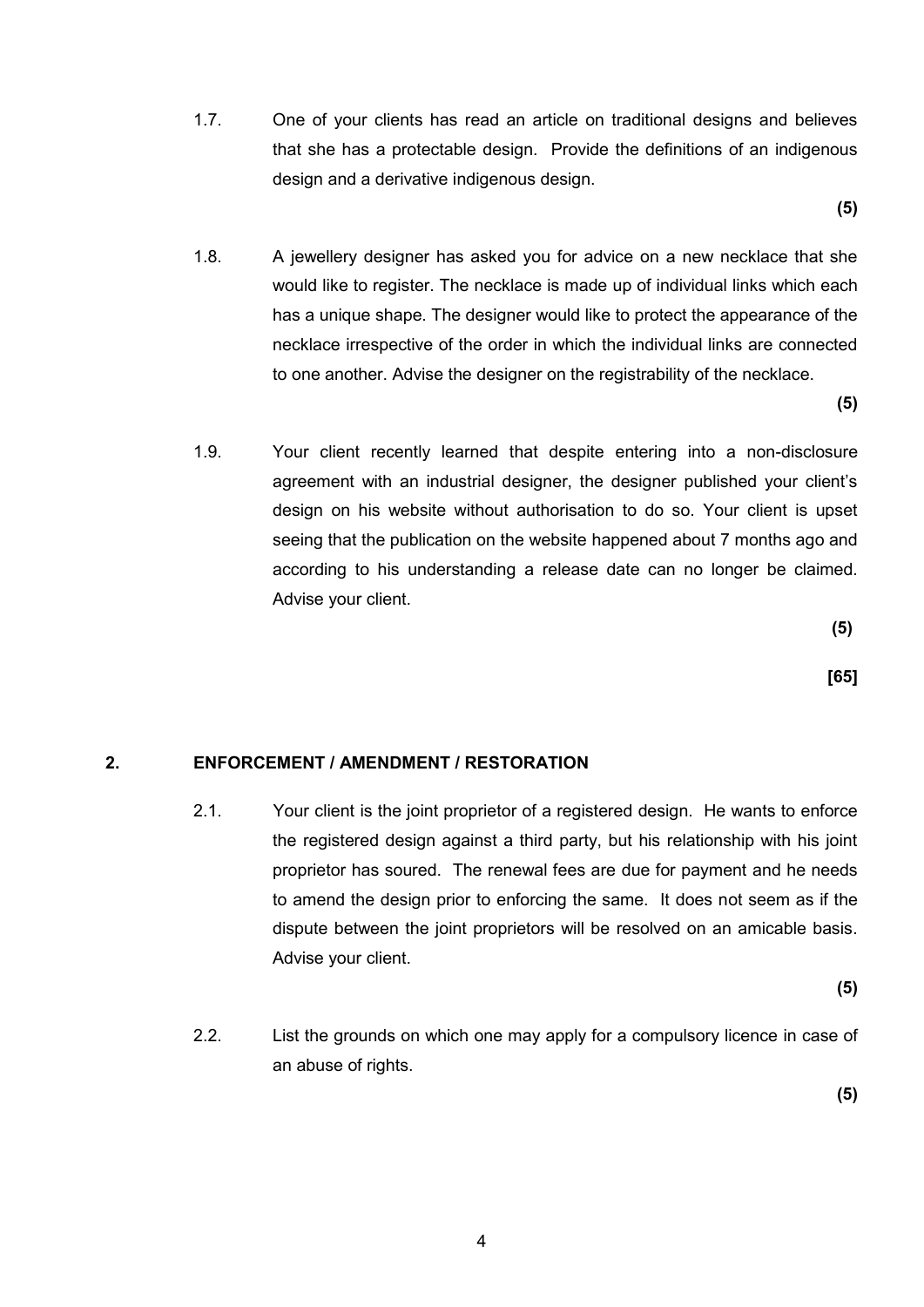- 2.3. Your client sends you a copy of a letter of demand as received from an attorney acting on behalf of your client's competitor. The letter of demand asks for an undertaking that your client immediately ceases infringement of a design application for a sink faucet as shown in Figure 6 otherwise infringement proceedings shall be instituted. The letter of demand states that your client has run an advertisement campaign in which he advertised the sink faucet as shown in Figure 7.
	- 2.3.1. Without drafting a response dealing with the merits of potential infringement, briefly set out the basis on which you would respond to the letter of demand. (3)

A few months later you receive another letter from the attorney acting on behalf of your client's competitor. Attached to this letter is a copy of the registered design from which you note that the definitive statement reads as follows:

*"The features of the design for which protection is claimed reside in the shape and/or configuration of a faucet substantially as shown in the accompanying representations".*

2.3.2. Your client has asked you for an opinion on the likelihood of a court finding that there is indeed infringement of the registered design based on the sale of your client's faucet of Figure 7. Figure 8 shows the closest prior art. Draft an opinion citing case law where appropriate. (12)

**(15)**

2.4. The definitive statement of a design application reads as follows:

*"The features for which protection is claimed reside in the shape of a container and the pattern applied to the container substantially as shown in the accompanying drawings."*

The representation accompanying the design application also shows features of ornamentation.

2.4.1. Can the definitive statement be amended by removal of the phrase "*and the pattern applied to*"? Motivate.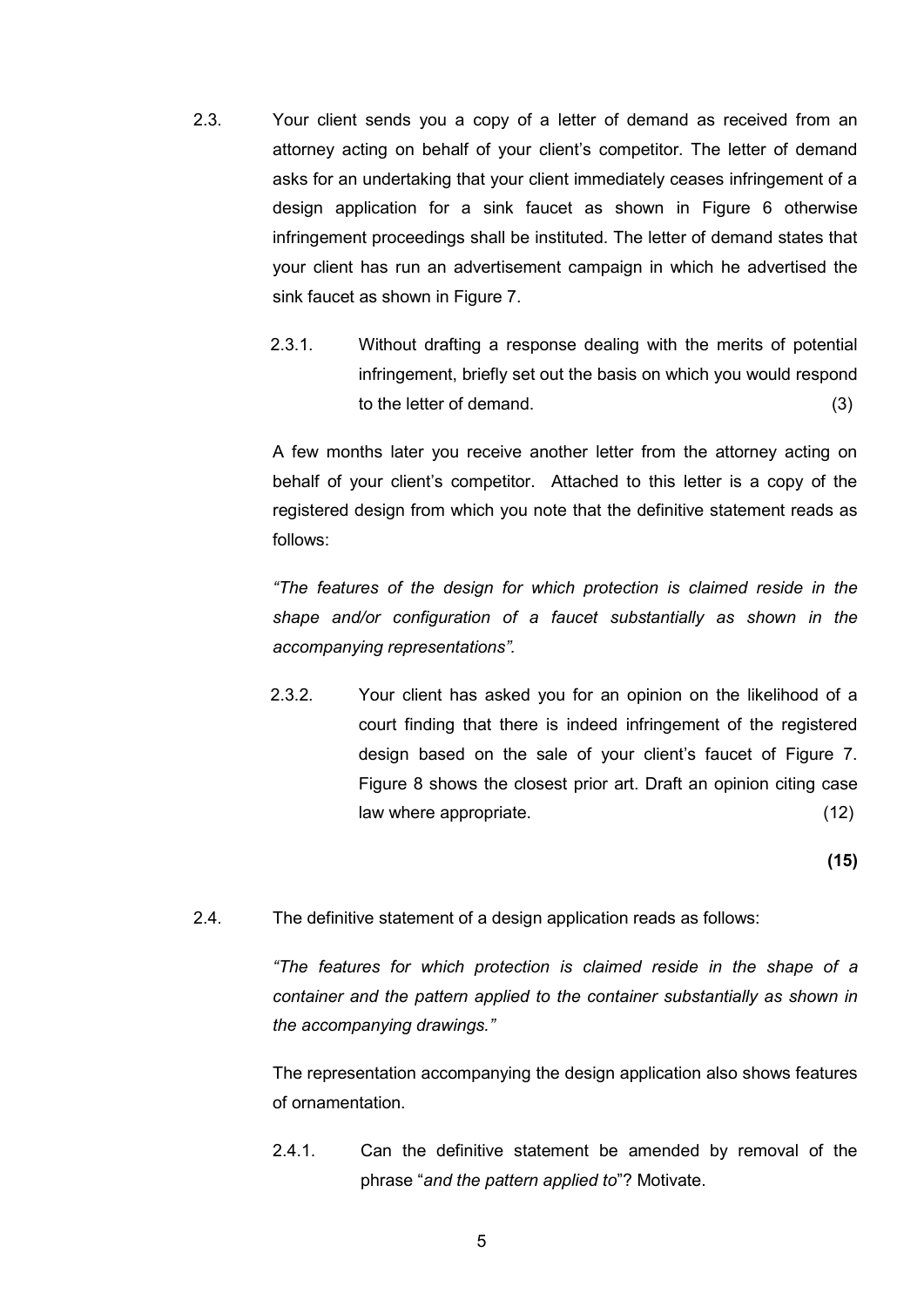- 2.4.2. What about amending the definitive statement to *"…reside in the shape of and pattern and ornamentation applied to a container…*"? Motivate.
- 2.4.3. How would your answers to 2.4.1 and 2.4.2 differ once the application has proceeded to grant?

**(5)**

2.5. While inspecting the register sheet of client's design in 2.4 above, you note that, to your client's surprise, the design has lapsed nine months earlier due to the non-payment of renewal fees. Your client explains that they moved offices at the time, and that he forgot to update his mailing address. He subsequently did not receive any renewal reminders. Explain the potential remedy and procedure to your client, and also advise as to the implication of this on his intended infringement action.

**(5)**

**[35]**

**TOTAL MARKS 100**

- END OF PAPER -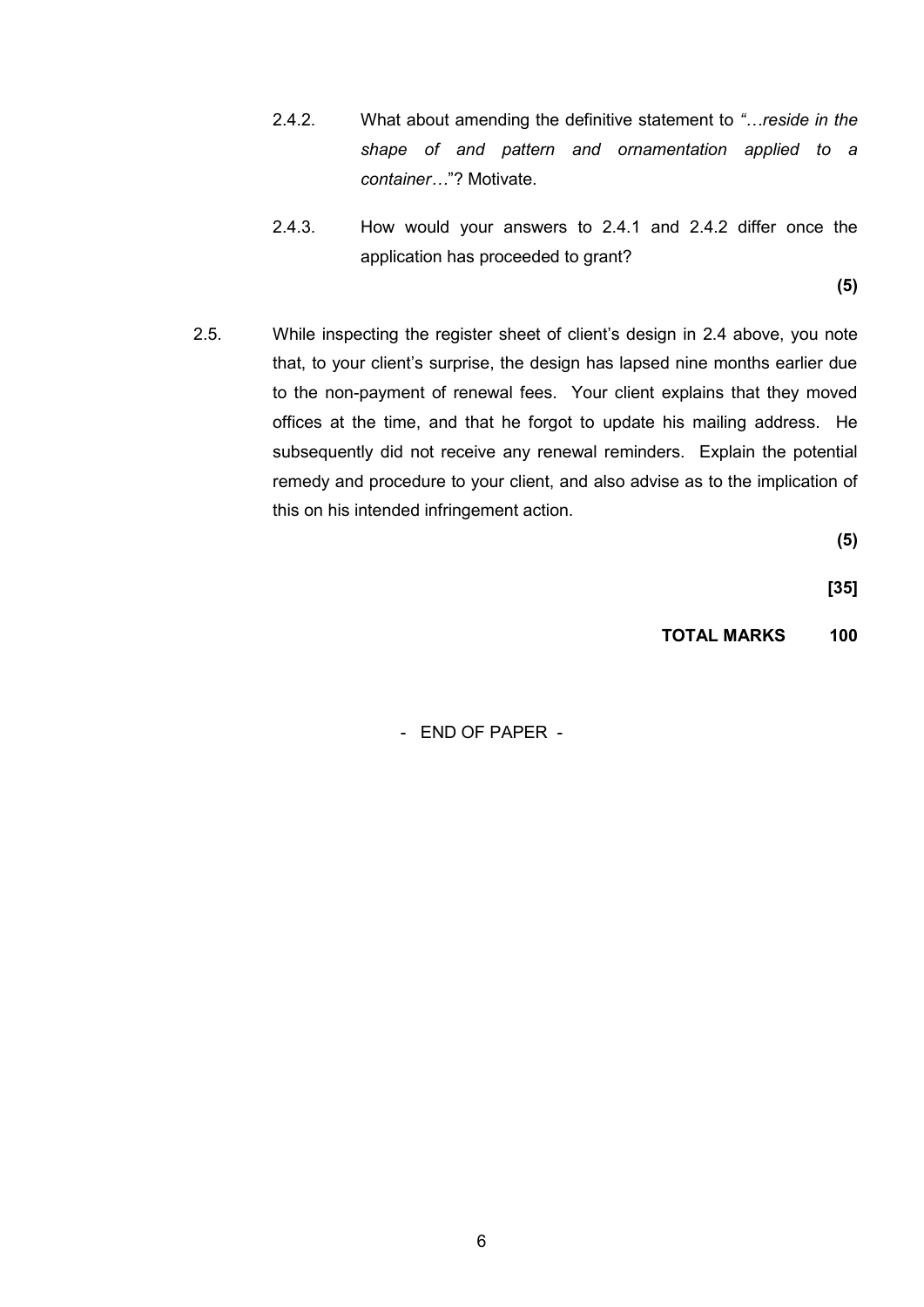

# **FIGURE 6 – REGISTERED DESIGN**